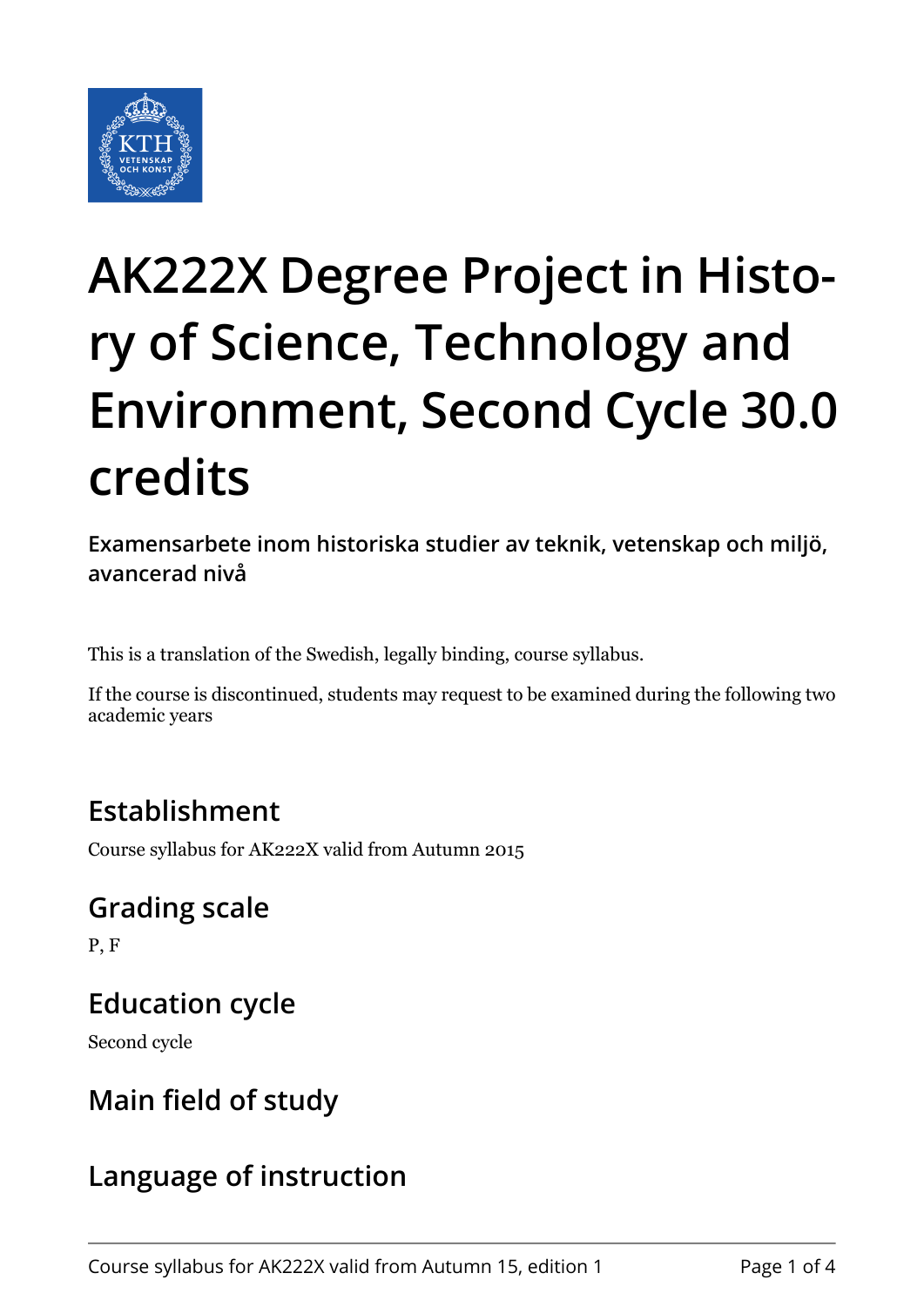The language of instruction is specified in the course offering information in the course catalogue.

## **Intended learning outcomes**

After having completed the degree project, the student should be able to

1. demonstrate knowledge of the chosen topic's disciplinary foundation and proven experience, advanced insight into current research and development, as well as in-depth knowledge of methodology

2. show the ability to holistically, critically and systematically search, collect and integrate knowledge, and to identify the need for further knowledge

3. show the ability to identify, analyse, assess and handle complex phenomena, issues and situations, even with limited information

4. show the ability to plan and with adequate methods carry out advanced tasks within given time frames, and to evaluate this work

5. show the ability to develop and evaluate products, processes, systems, methods, or technical solutions while taking into consideration human preconditions and needs, and the society's aim for an economically, socially and ecologically sustainable development

6. show the ability to clearly present and discuss one's conclusions and the underlying knowledge and arguments in dialogue with different groups both orally and in writing

7. show the ability to make judgements considering relevant scientific, social and ethical aspects

8. show the skills required to participate in research and development work, or to work independently in other advanced activities

#### **Course contents**

The course mainly consists of an independent project work that results in an academic paper. The work should be based on a specified scientific issue that through application of a historical perspective on technology, science and environment has potential to contribute to new understanding of how human societies and cultures are changed over time. Focus should lie on the relation between technology, science and/or environment on the one side and the social progress on the other. The essay can treat historical events and processes of change both in close and in more remote past time. Geographically, the essay can treat both the Swedish society and other societies in the world.

The degree project usually includes studies of relevant theoretical literature and empirical material in the form of archival materials, printed sources, interviews and/or material relics. Large independence and initiative are assumed. Issue, theory selections, choices of empirical material and layout of the essay are designed in close cooperation with the supervisor. The Division of History of Science, Technology and Environment offers continuous, individual supervision under the degree project time from formulation of the research issue to completion of the work. In the final stage, the Division organises a seminar where the work is discussed before it is completed and accepted.